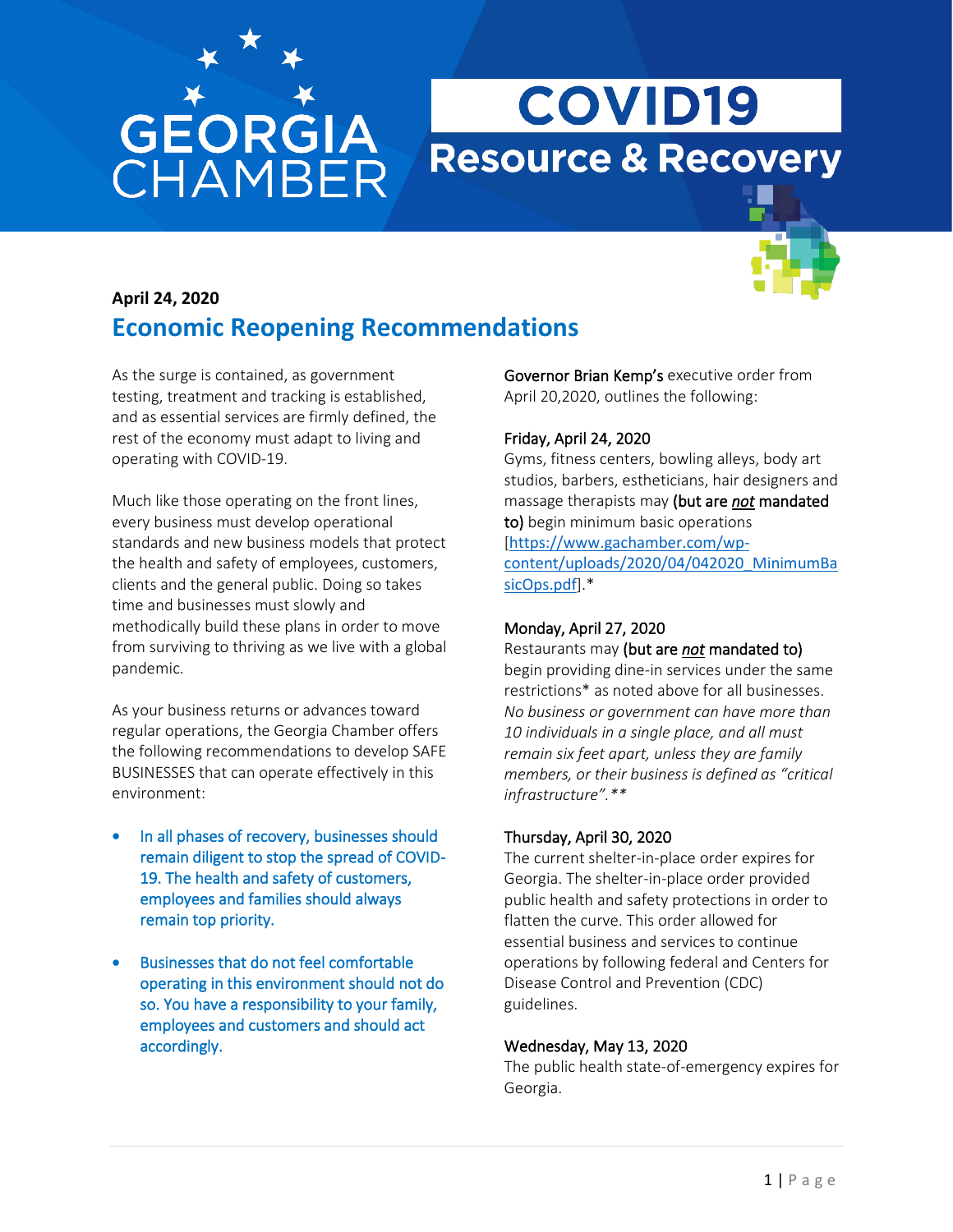

Operating within these parameters and deadlines, Georgia businesses must now commit to a methodical approach for re-starting the economy and ensuring recovery. This approach must work in tandem with federal, state, and local regulators and elected officials. As testing, treatment and tracing capacity is established, a gradual return to work should be coupled with a detailed business plan.

Response and Reopening Plan. Be prepared to react to local, state and federal directives and educate employees. Follow Governor Kemp's executive order's guidelines for minimum business operations:

- $\bullet$  Screening and evaluating workers who exhibit signs of illness, such as a fever over 100.4 degrees, cough, or shortness of breath.
- ◆ Requiring workers who exhibit signs of illness to not report to work or to seek medical attention.
- Enhancing sanitation of the workplace as appropriate.
- ◆ Requiring hand washing or sanitation by workers at appropriate places within the business location.
- ◆ Providing personal protective equipment (PPE) as available and appropriate to the function and location of the worker within the business location.
- ◆ Prohibiting gatherings of workers during working hours.
- ◆ Permitting workers to take breaks and meals outside, in their office or personal workspace, or in such other areas where proper social distancing is attainable.
- ◆ Implementing teleworking for all possible workers.
- ◆ Implementing staggered shifts for all possible workers.
- ◆ Holding all meetings and conferences virtually, wherever possible.
- ◆ Delivering intangible services remotely wherever possible.
- ◆ Discouraging workers from using other workers' phones, desks, offices, or other work tools and equipment.
- $\blacklozenge$  Prohibiting handshaking and another unnecessary person-to-person contact in the workplace.
- ◆ Placing notices that encourage hand hygiene at the entrance to the workplace and in other workplace areas where they are likely to be seen.
- Suspending the use of Personal Identification Number ("PIN") pads, PIN entry devices, electronic signature capture, and any other credit card receipt signature requirements to the extent such suspension is permitted by agreements with credit card companies and credit agencies.
- Enforcing social distancing of noncohabitating persons while present on such entity's leased or owned property.
- ◆ For retailers and service providers, providing for alternative points of sale outside of buildings, including curbside pick-up or delivery of products and/ or services if an alternative point of sale is permitted under Georgia law.
- $\bullet$  Increasing physical space between workers and customers.
- ◆ Providing disinfectant and sanitation products for workers to clean their workspace, equipment, and tools.
- Increasing physical space between workers' worksites to at least six (6) feet.

\*\* Quick reference CISA Guidelines: [https://www.cisa.gov/sites/default/fil](https://www.cisa.gov/sites/default/files/publications/Version_3.0_CISA_Guidance_on_Essential_Critical_Infrastructure_Workers_3.pdf) es/publications/Version 3.0 CISA Gu idance on Essential Critical Infrastru [cture\\_Workers\\_3.pdf](https://www.cisa.gov/sites/default/files/publications/Version_3.0_CISA_Guidance_on_Essential_Critical_Infrastructure_Workers_3.pdf)